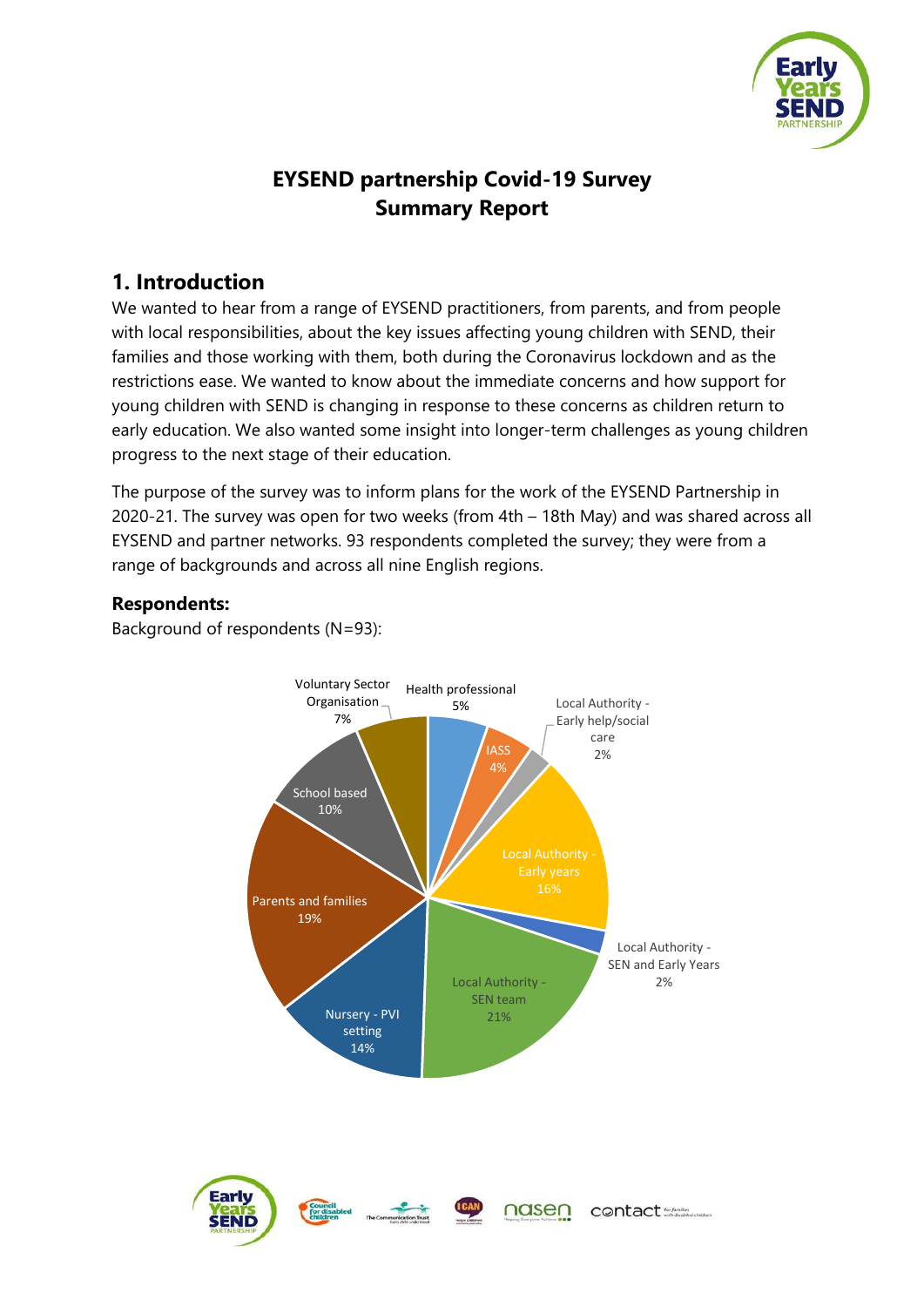The findings of the survey will be used by the EYSEND Partnership to inform work with local areas in response to the pandemic throughout this year's work, 2020-2021, and will help to inform the focus of any additional or amended work plans. The results will also be shared with the Department for Education.

The results of the survey are set out in Appendix 1 and Appendix 2:

- Appendix 1 sets out the responses to the survey questions
- Appendix 2 provides an analysis of the open text responses, along with a selection of illustrative examples drawn from the responses.

# **2. Findings**

Whilst the response to this survey was good in the time available, 93 responses in 2 weeks, it was competing with a number of other surveys and constitutes a relatively small sample. The responses give us an overall picture of the issues we need to take into account as the EYSEND Partnership implements plans for 2020-21 but, once broken down into separate roles, the group sizes become too small to give us confidence that they are representative.

The survey questions give us information on the concerns of respondents about the extent of the impact of Coronavirus on different aspects of SEN and disability in the early years.

## **Significant impact**

**.** 

The survey asked about the extent of the impact of the COVID restrictions on different aspects of SEN and disability in the early years. The list shows the percentage of respondents who judged each issue to have a significant impact:

| Loss of preparation for transition to Reception                     | 62% |
|---------------------------------------------------------------------|-----|
| Loss of observation and assessment of young children on SEN support | 60% |
| Widening SEN/non-SEN gap                                            | 57% |
| Impact of loss of provision in EHCP                                 | 50% |
| Parents not getting enough support & information                    | 41% |
| Impact of suspension of EYFS on identification of SEN               | 33% |
| Loss of preparation for transition: Reception to Y1                 | 33% |
| Impact of suspension of HCP on identification of SEN                | 25% |
| Impact of re-locating children to a different setting               | 23% |

The concerns with the most significant impact (all 50%+) are those relating to: transition into reception<sup>1</sup>; the loss of opportunities for observation and assessment of young children who are on SEN support; the widening gap between children with SEN; and the impact of the loss of provision in an EHC plan. If we combine those issues considered to have the most significant impact and those that have some impact, the same issues emerge at the top of the list, with parents not getting enough support and information as the next issue.

<sup>&</sup>lt;sup>1</sup> It is possible that when answering this question the term 'transition' may also have been understood to cover the 'reintegration' into schools/settings as they open for all children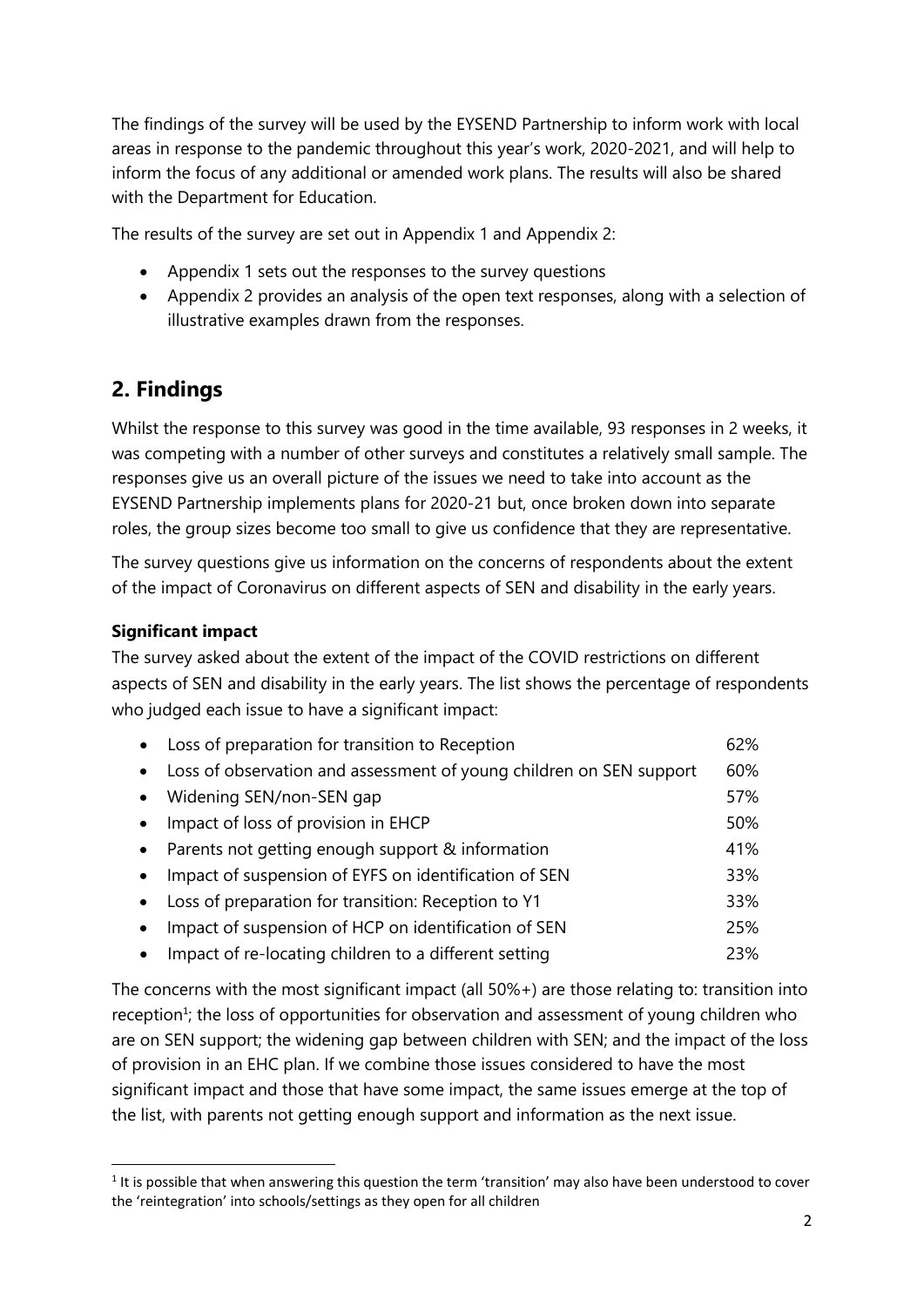The impact on early identification arising from the loss of observation and assessment of young children at SEN Support was considered to be significant, while the impact of the suspension of EYFS and the Healthy Child Programme (HCP) were thought to have a lesser impact on early identification. This may be because the loss of observation and assessment in settings is the more obvious and immediate impact of the closure of settings. It is also clear that respondents were less sure of the impact of the suspension of the HCP. It is possible that respondents had not given so much thought to the possible impact of the suspension of the HCP and, to a lesser extent, of the suspension of the EYFS on the identification of young children with SEND.

There were also lower scores in terms of significance, and the higher levels of uncertainty, about the impact of COVID restrictions on transition from Reception into Year 1. There may lower levels of concern since, for most children, transition into Y1 does not involve a change of setting.

The impact of relocating children is ranked lowest in terms of significant impact. This may be because, as we understand it, some parents of young children with SEND, offered an alternative placement for their child, because their usual nursery is closed, have chosen not to take up the alternative offer. This may be because of the extent of the change involved for their child, distance or transport considerations, and other issues.

#### **Open text responses**

The open text responses reflect a wider set of concerns about the impact of COVID restrictions. Two of these coincide with issues identified in the survey questions as having the most significant impact, namely, impact on transition and the impact on EHC needs assessments and plans. One response, from a school, combined both issues:

*Plan, do, review cycles for nursery and pre-nursery children continuing in order that EHC applications can move forward where needed for successful transitions.* 

Significant issues emerge, from the open text responses, about the impact on the wellbeing of children and their families, the loss of routine and concerns about challenging behaviour. These include the impact on the mental health of families because of the loss of short breaks provision, the enforced isolation, the loss of normal routines and of normal social interaction. These concerns were expressed across all the different groups of respondents, with this comment from a parent:

*The mental health of all family due to no respite for children with SEM*

This from a respondent based in a school:

*Social/ emotional impact on not having the normal routine and not connecting with others outside the home.*

This from a respondent in an LA SEN team:

*Children displaying challenging behaviours due to change in routines.*

And this from a health professional:

*Children missing out on the routine of school and the social aspects of education.*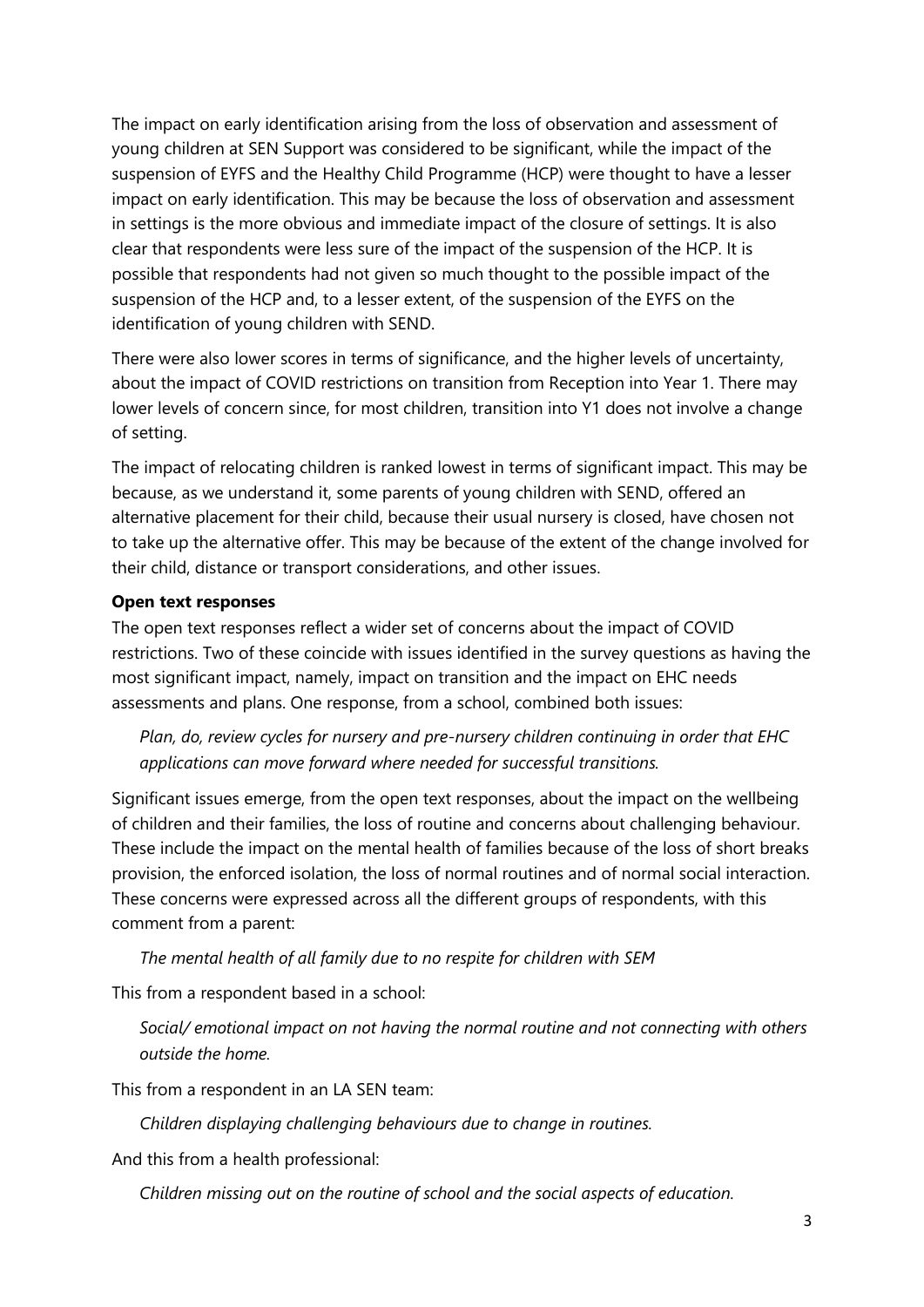#### **Main concerns as restrictions ease**

The main concerns voiced by all respondents, as restrictions ease, were about keeping children and families safe from infection, particularly because protective measures, social distancing and PPE, used in other contexts, were not expected to be used with younger children. Concerns about infection were more acute where there were vulnerable family members at home.

Other concerns echoed those about the impact of lockdown and were largely about integration back into settings or into new settings. There were concerns about whether settling in processes would be adequate, and the need to re-establish routines, or establish new routines as an element in the restoration of wellbeing. Though it was high in the survey responses in terms of significant impact, there was little further comment about the potential for a widening SEN/non-SEN gap during the easing of restrictions and the return to early education.

#### **Working differently in response to the current situation**

All respondents referred to the use of virtual meetings, virtual assessments and virtual provision, all of which have been put in place very quickly in response to the COVID restrictions.

There were examples of both generic and bespoke resources to support home learning; some of these were specifically tailored for children with different needs. Some of these were highly creative. There were examples of positive and regular communication between settings and families and services and families, to make sure that appropriate support was in place.

There were examples of local authorities triggering EHC needs assessments by phone call and email, consultations and assessments by phone or video link and support by specialist staff, health, SALT and EPs all being conducted virtually. In addition, IAS services reported support to parents, including support through mediation and at Tribunal, all continuing to be provided, albeit virtually.

# **What other support would help during lockdown? And, what other support would help as restrictions are eased?**

Some of the very things that were reported positively in answer to the previous question, were picked up as being missing or in short supply in response to these 2 questions, which we consider together here as many of the answers overlap.

There were concerns both about families and from families, in terms of: financial pressures, lack of support, and the need for resources for learning at home. This last included: the need for specific equipment, such as sensory equipment, for IT resources and work that is better tailored for individual children:

*Some parents report not receiving any differentiated work for their SEN child which has led to problems at home.* (IASS)

Respondents expressed concerns that, as restrictions ease, there would need to be a focus on support for children as they re-integrate into settings and schools, and an extended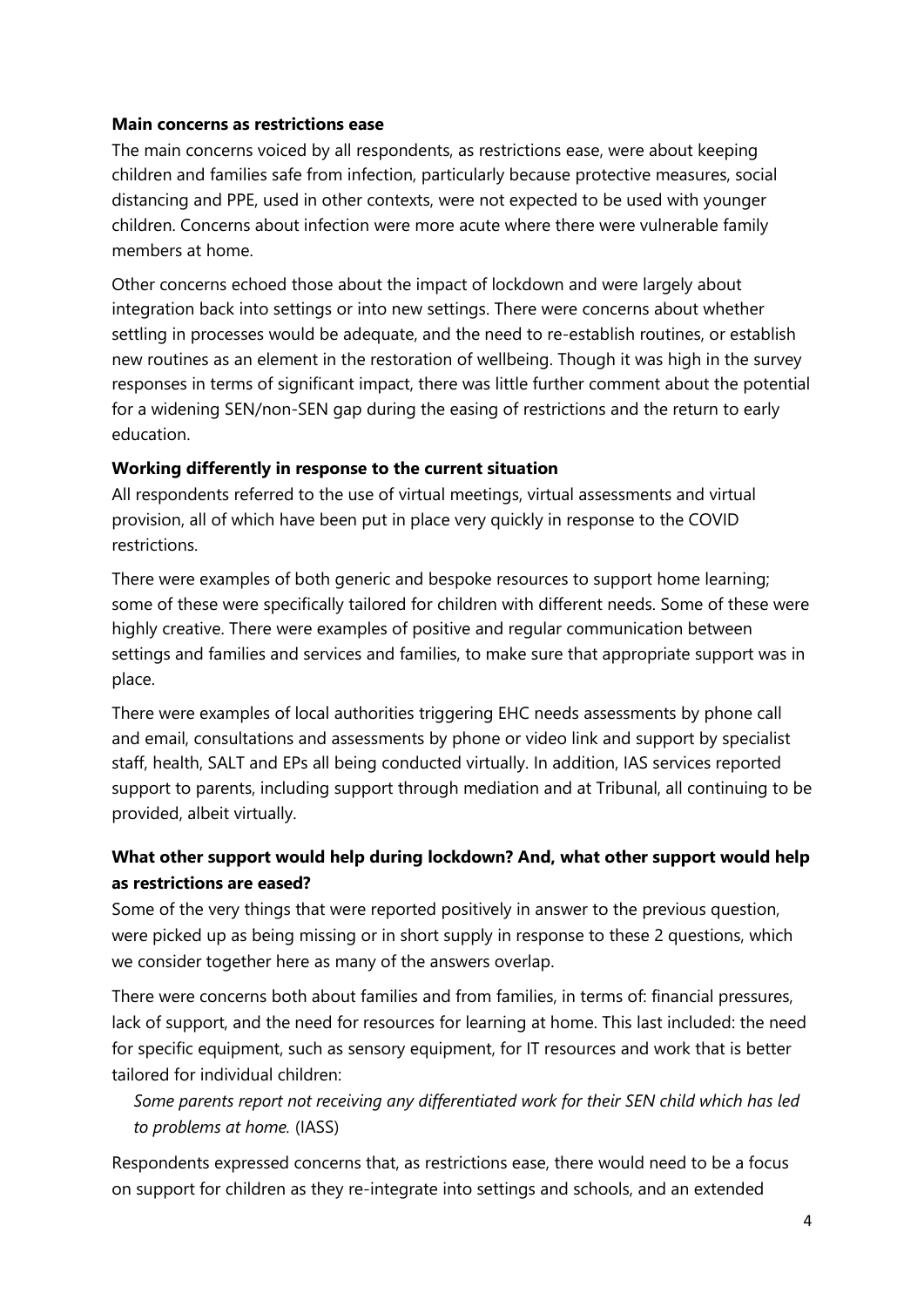period to allow for children to catch up. Some anticipated further disruption as young children started to settle back into provision, began to adapt to routines and then stopped again for the summer holiday. One respondent identified the need for significant additional support to young children going in to reception if we are to:

## *Prevent a large number of early exclusions*

Respondents also flagged the need to plan in the expectation that virtual learning would be needed for a long time, for some children. Alongside this, there were further concerns that are connected: a concern about adequate funding and guidance to keep everyone safe during the return; a concern about encouraging the return and whether and how parents should be reassured about children returning to settings; and a concern that some parents thought that, if their child didn't return in line with the given timetable, they might be liable for fines or being taken to court.

There were concerns that families of children with SEN and in need of emotional support were seen as families whose children were in need of protection, and families who asked for help and support were seen as failing, or bad parents. For the purposes of eligibility for school places during the closure of schools and settings, grouping them as 'vulnerable,' along with children who were at risk, seems to have reinforced this interpretation.

There were concerns about funding and the impact of closures on the viability of PVI settings, with local authorities wanting assurances for settings who have lost business.

Finally, there were respondents who were concerned about the amount, and timing, of government guidance. Some respondents said this left them having to make changes every few days and having to read new guidance over the weekend.

# **4. Discussion of findings**

Responses to the survey questions have identified some immediate concerns about the impact of the COVID restrictions, in particular the impact on: the transition of young children into reception; the loss of opportunities for observation and assessment of young children who are on SEN support; the widening gap between children with SEN and their peers; and the impact on young children of the loss of provision in an EHC plan. From the open text responses, significant concerns emerge about the impact of COVID-related restrictions on the mental health and wellbeing of children and their families, and related concerns about re-establishing routines and preventing behaviour difficulties. These concerns have both an immediate impact and a medium- to longer-term impact; and this medium- to longer-term impact may vary depending how well we address the more immediate concerns.

# **Wellbeing**

The impact of the COVID-related restrictions on the mental health and wellbeing of young children and their families was a shared concern across all respondents. We consider this issue first as it affects many of the other issues raised in the survey.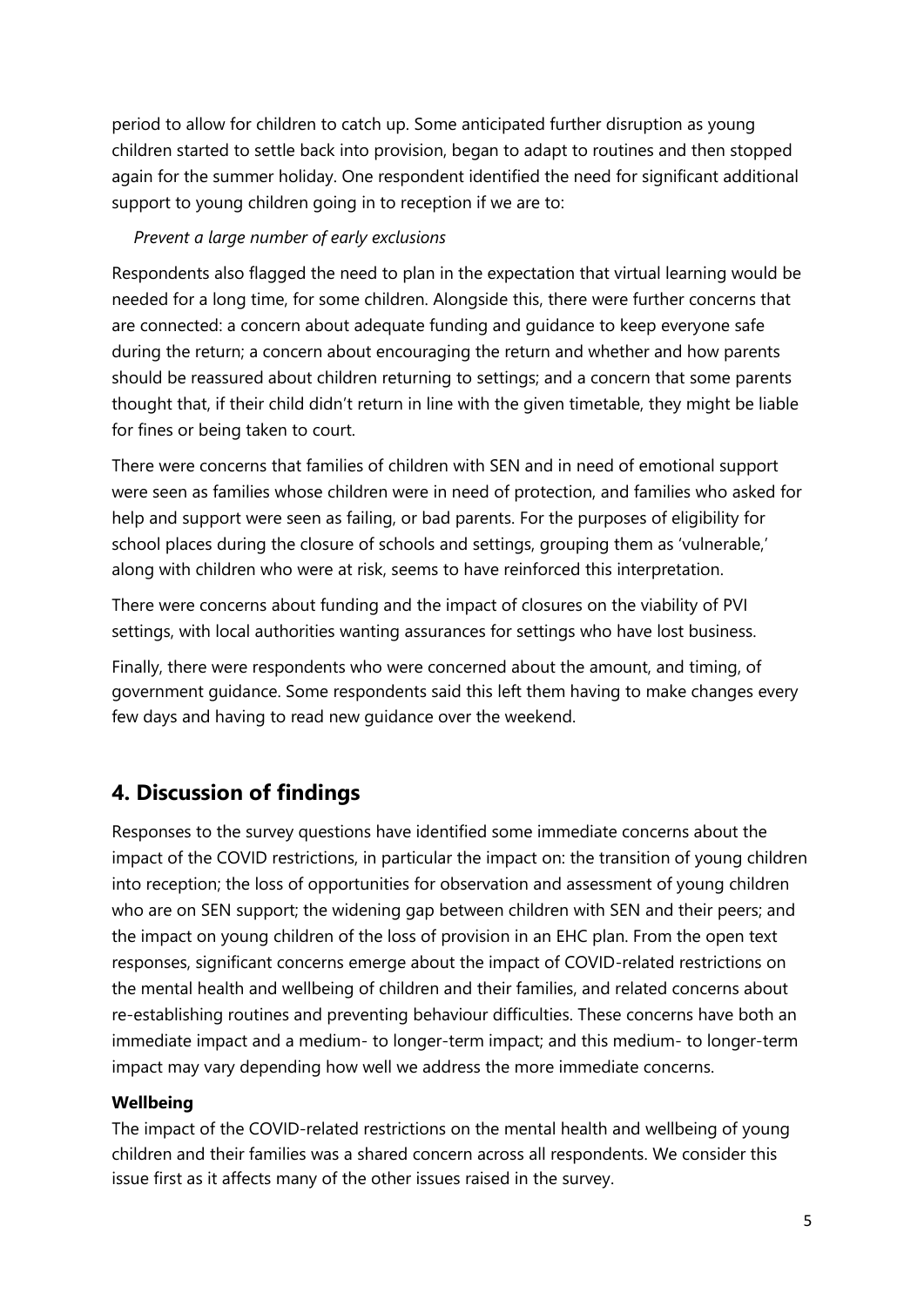The increase in financial hardship, the loss of short breaks and other care packages, enforced isolation, concerns about challenging behaviour, the loss of normal routines and normal social interaction were all identified as contributing to a deterioration in the mental health and wellbeing of young children and their families during lockdown. It needs to be recognised that the current loss of short breaks provision comes in the wake of the erosion of provision over recent years and, in consequence, exacerbates pre-existing pressures on families.

In addition, and despite the creative responses of some schools and settings in some areas, many families have been left to educate their children at home without support, or with inappropriate work or activities provided by schools and settings. On top of this, and, again, in spite of the creative provision made by some services, many children have been missing out on therapies and support and advice from specialist services.

Whilst these concerns are specific to young children with SEN and disabilities, they are in addition to the more general evidence emerging about the damaging impact of isolation on children and young people more generally.

Where respondents referred to 'catch-up', they did so in the context of missed therapeutic provision and re-establishing wellbeing and positive social interactions, rather than literacy and numeracy. As children return to settings and schools, the focus needs to be on settling children in, re-establishing routines, promoting positive social interaction, restoring provision and focusing on the restoration of wellbeing. This will need time and skill. There will need to be careful observation of each child, particularly in the prime areas of learning, to assess where they are, whether they have regressed or progressed during the closure of the setting, and to inform next steps in learning and development.

Respondents envisaged the need for an extended period to allow children to settle back into provision and establish routines. This would be particularly important for children who find it difficult to cope with change. There were concerns about whether settling in processes would be adequate, and whether there would be sufficient focus on the restoration of wellbeing. There were concerns that, without a focus on wellbeing, socialisation, and language and communication, the behaviour concerns identified in the survey would translate into early exclusions.

#### **Preparation for transition to Reception**

Loss of time and opportunity to prepare adequately for transition to Reception was the impact considered to be significant by the highest percentage of respondents to the survey. For children missing stimulation and socialisation outside their own home, the greatest concerns were about the impact on children's communication skills, opportunities to interact with their peers and the development of socialisation skills. These are closely linked to the concerns about wellbeing, above, but are cited as being particularly important to successful transition. There were also concerns about the potential delays in staff training and funding support that might mean that provision was not being in place in time to support the transition of individual children.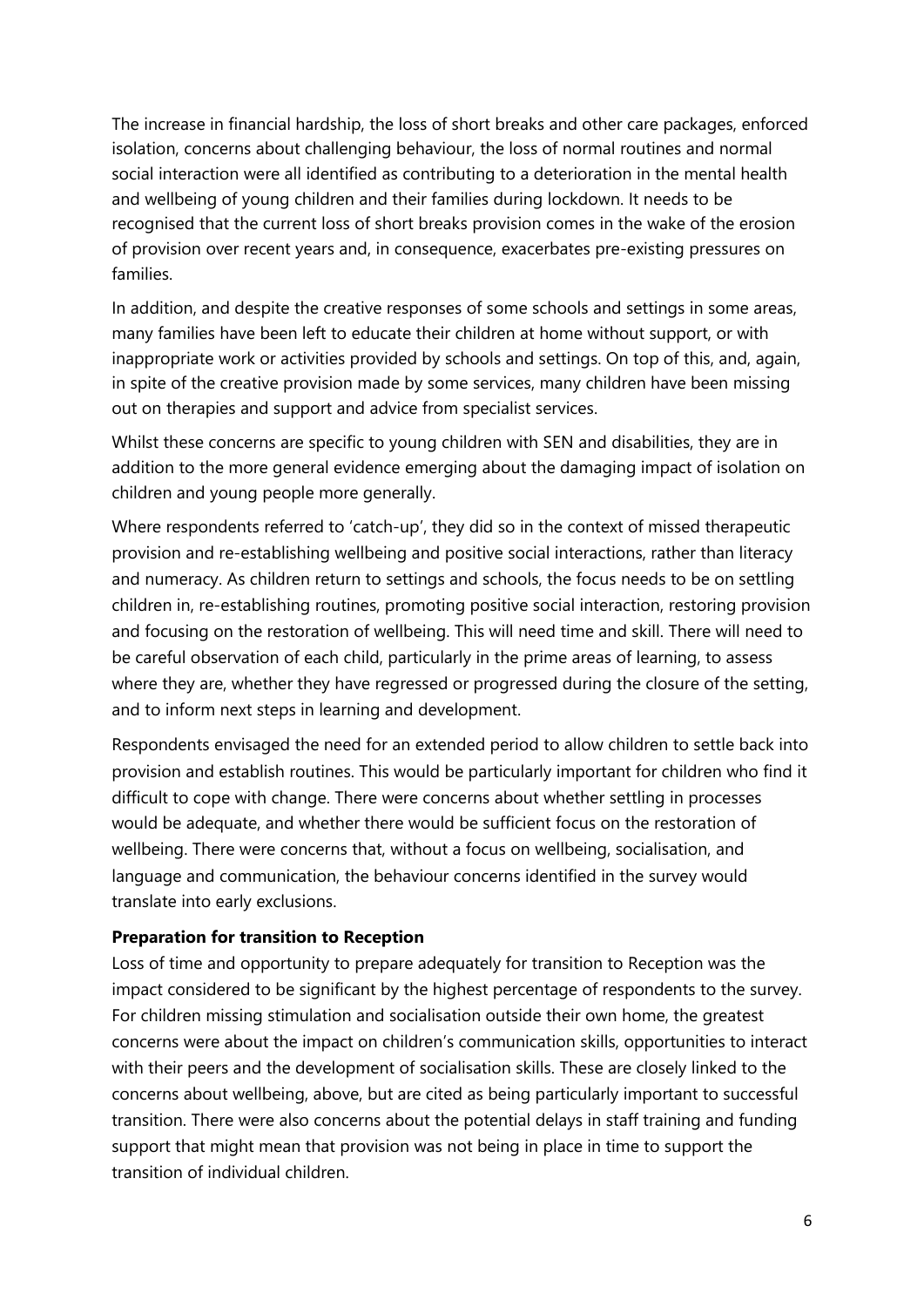There were some insights into some of the ways in which schools, settings and families were preparing, or planned to prepare, for transition. The restoration of therapies and specialist support were seen as vital to support the learning and development of young children themselves and improve their ability to manage transitions. Two- and three-way information sharing (setting, parent, school) were seen as key.

Whilst preparation time that has been lost cannot be replaced or re-invented, some of the creative practices identified may help to meet the compressed timescales. Some schools were already translating face-to-face practices into virtual ones, with virtual school tours and virtual classrooms for story time, to support the development of relationships and to promote group interaction.

Schools and settings have to have regard to the Code of Practice<sup>i</sup>, and there are guides to good practice that have developed around transitions into school (for example, section 10 of the CDC SEN Toolkit<sup>ii</sup>). Whilst the impact of COVID has made it more difficult to put everything in place in time, the focus still needs to be on establishing relationships, sharing information, creating continuities between setting and school and ensuring the school is well prepared to welcome young children with SEN and disabilities. This needs to be supplemented by specific preparation for the COVID-related arrangements that are going to be in place when a child joins their new school, such as the cleaning measures, handwashing routines and small groups.

The loss of time for the observation and assessment of young children on SEN support was also seen as having a significant impact on planning successful transitions into Reception. For settings, this represented the loss of opportunities to gather evidence for an EHC needs assessment or to secure top-up funding to support young children as they move into YR. Without this, there was a risk that staff training and funding support would not be in place in time to support transition, and the reception class would not be adequately prepared for some of the young children joining them in September.

Other early transitions were not flagged as being adversely affected by the COVID restrictions and there were lower scores in terms of significance, and the higher levels of uncertainty, about their impact on transition from Reception into Year 1. This transition may be less obviously challenging as it does not usually involve a change of setting, but transition from Reception to Y1 is arguably as significant a transition as, or more significant than, moving in to Reception in terms of the demands of the curriculum. If children do not reach a good level of development against the Early Learning Goals, they may struggle to access the Year 1 curriculum. With the EYFSP disapplied, it will be important that settings assess any child against the Early Learning Goals if they have concerns about that child's learning and development. That assessment should be shared with parents and the Year 1 teacher, and the local authority alerted to any child who may need an EHC needs assessment.

#### **Identifying needs, making provision, SEN Support and EHC plans**

After the impact on transition into Reception, the next set of issues thought to have the most significant impact, were: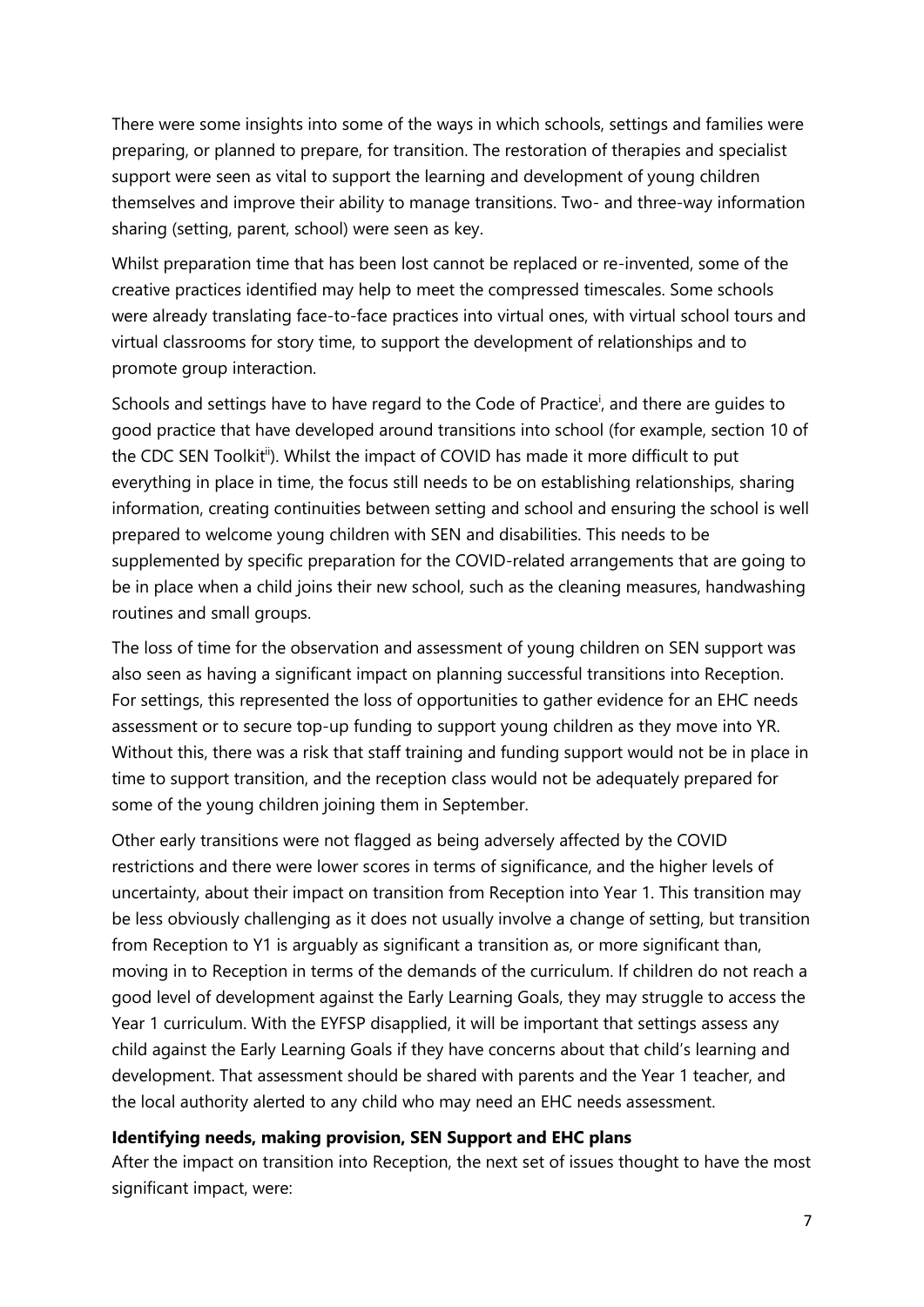- The loss of observation and assessment of young children on SEN support;
- The widening gap between young children with SEN and their peers; and
- The loss of provision in EHC plans.

We consider aspects of the SEN processes first, then look at the widening SEN/non-SEN gap.

The suspension of aspects of EYFS and the Healthy Child Programme (HCP) were thought to have a less significant impact on early identification, and respondents were less sure about the impact of the suspension of the HCP. It is possible that respondents had not given so much thought to the suspension of the HCP and, to a lesser extent, the suspension of the EYFS on the identification of young children with SEND. However, we know, from a number of sources, including Ofsted/CQC local area reviews, of the importance of the role of the early checks in identifying SEN and of the benefit of these checks being carried out in an integrated way.

The DfE guidance makes it clear that, during the disapplication of 2-year checks, settings should be alert to any concerns about a child's progress and put in place any support that is needed. As children return, settings are expected to carry out the checks as soon as possible, including where a child has already turned three, if the setting, working with the child's parents, thinks this would be useful.

However, there are risks that, with fewer opportunities and less time to observe children, needs may not be identified. If lower identification rates reflected lower levels of need, this would not be a problem, but it seems likely that levels of need, along with mental health needs and challenging behaviour, will increase over the coming months rather than decline.

There are also risks that problems of adjustment, or re-adjustment, to routines, and slow progress in developing communication and social skills, may lead to behaviour that is treated through disciplinary routes, rather than as a developmental difficulty, a communication and language difficulty, or a social emotional and mental health difficulty. It is this potential for mis-reading children's needs that has given rise to concerns about the potential for increased exclusions.

For a child already identified as having SEN, and on SEN Support, the survey highlighted examples of positive and regular communication between settings and families, and services and families, to make sure that appropriate support was in place while children were learning at home. However, these practices were clearly patchy, with some families having no support for home learning and others having work that was not tailored to their child's needs.

There were some very clear concerns about the impact of COVID restrictions on the progress of requests for EHC needs assessments and plans. However, the open text responses also reflect some creative responses, with assessments being carried out virtually and collaboratively by EPs and families, video material being submitted by families for SALT assessments and local authorities accepting requests and assessment evidence in a wide variety of formats.

The impact of the loss of provision in an EHCP was clearly very significant for some children. Children in some local areas were not getting therapy provision, while some local authorities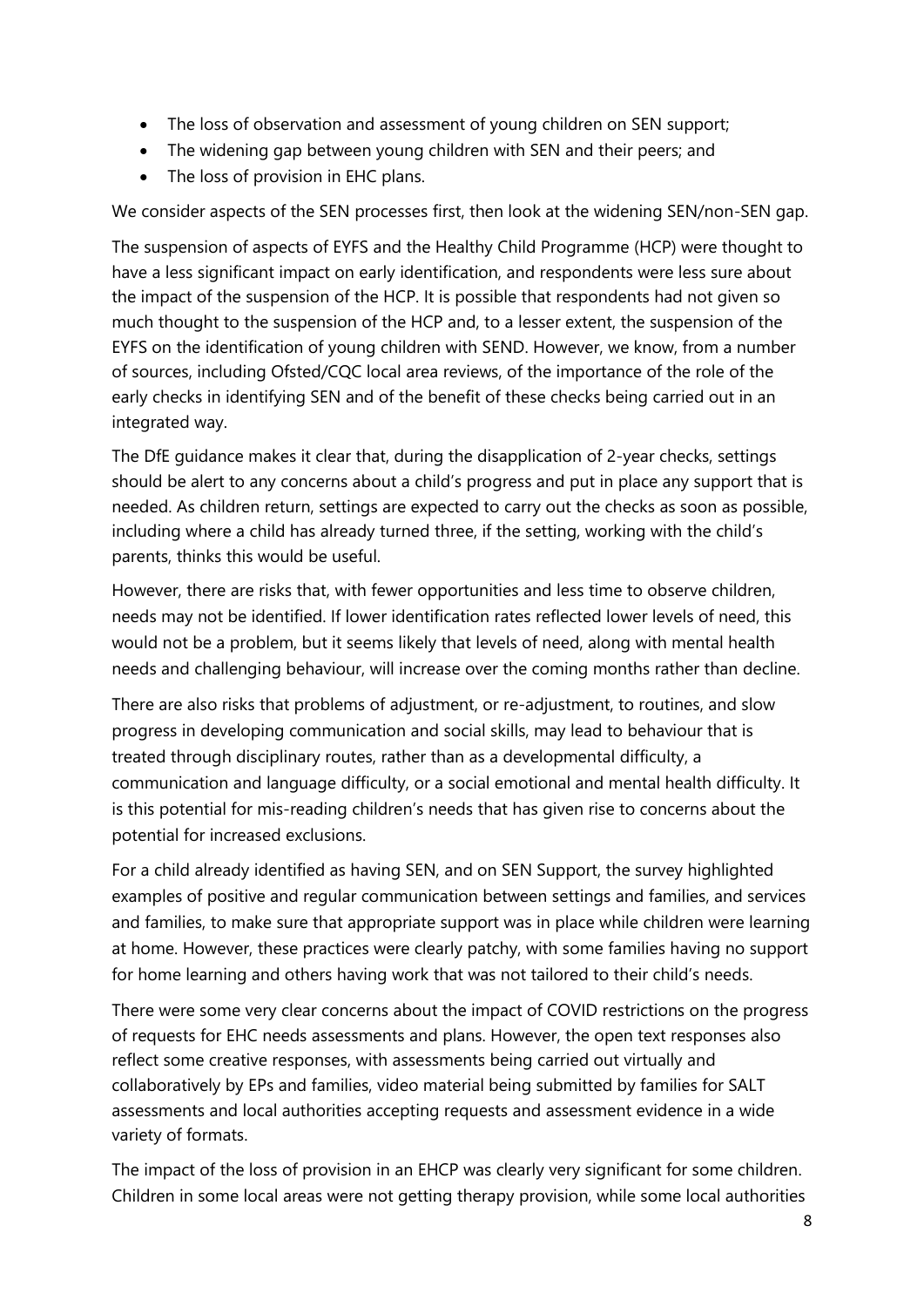had contacted the parents of all children with an EHCP and offered contact directly with therapists. While some families were getting no support for learning at home, in other areas there were:

# *Bespoke packs of activities sent to specific parents for those with social communication difficulties, visual and hearing impairments.*

Where settings and services have worked creatively to tailor provision to support home learning, this has been recognised and welcomed by families. However, the responses suggest that the wealth of creative provision in some places was matched by a dearth in others. Where activities have not been tailored to the needs of the individual child, this has generated additional pressures for families.

There was a recognition that, as the majority of children return to settings and schools, some children will need to continue to learn at home. To ensure that children do not lose out, it will be vital that every child who is continuing to learn at home has the appropriate resources, including any specific equipment and the necessary access and support from specialist services where that is needed.

## **Widening SEN/non-SEN gap**

Survey respondents identified a widening SEN/non-SEN gap as being one of the most significant effects of the COVID restrictions. Whilst there was little to indicate how a widening gap could be either prevented or mitigated, there were questions implicit in some of the responses that indicated some ideas about what might be needed:

*Whether schools will increase the amount of time they spend on the well being, social skills and mental health of children.*

*Whether schools will adapt teaching methods and re-assess children to accommodate the varying amount of "work" a child may have done during lockdown.* 

As children return to early education, and with concerns about both wellbeing and learning, these two responses highlight a tension between the two sets of issues that need to be addressed. The clear focus in the responses across the survey, and across all respondents, is on the need to address the wellbeing issues, to ensure children are in a better place to learn, feeling comfortable in settings and feeling good about themselves. However, learning itself has an important part to play in wellbeing, particularly when we consider the impact of, for example, developing skills in language and communication. The two sets of issues go hand in hand and the key is knowing precisely where children are in their learning and development, so that next steps, of the right size, and at the right pace, can be planned and supported. A sense of achievement and a sense of progress would contribute to each child's wellbeing.

There was also a recognition of the amount of provision that children would have missed, and concerns about how feasible it was to expect this shortfall to be caught up.

*Very high expectations placed upon therapy and other NHS services to immediately be able to 'catch up' on what has been missed.*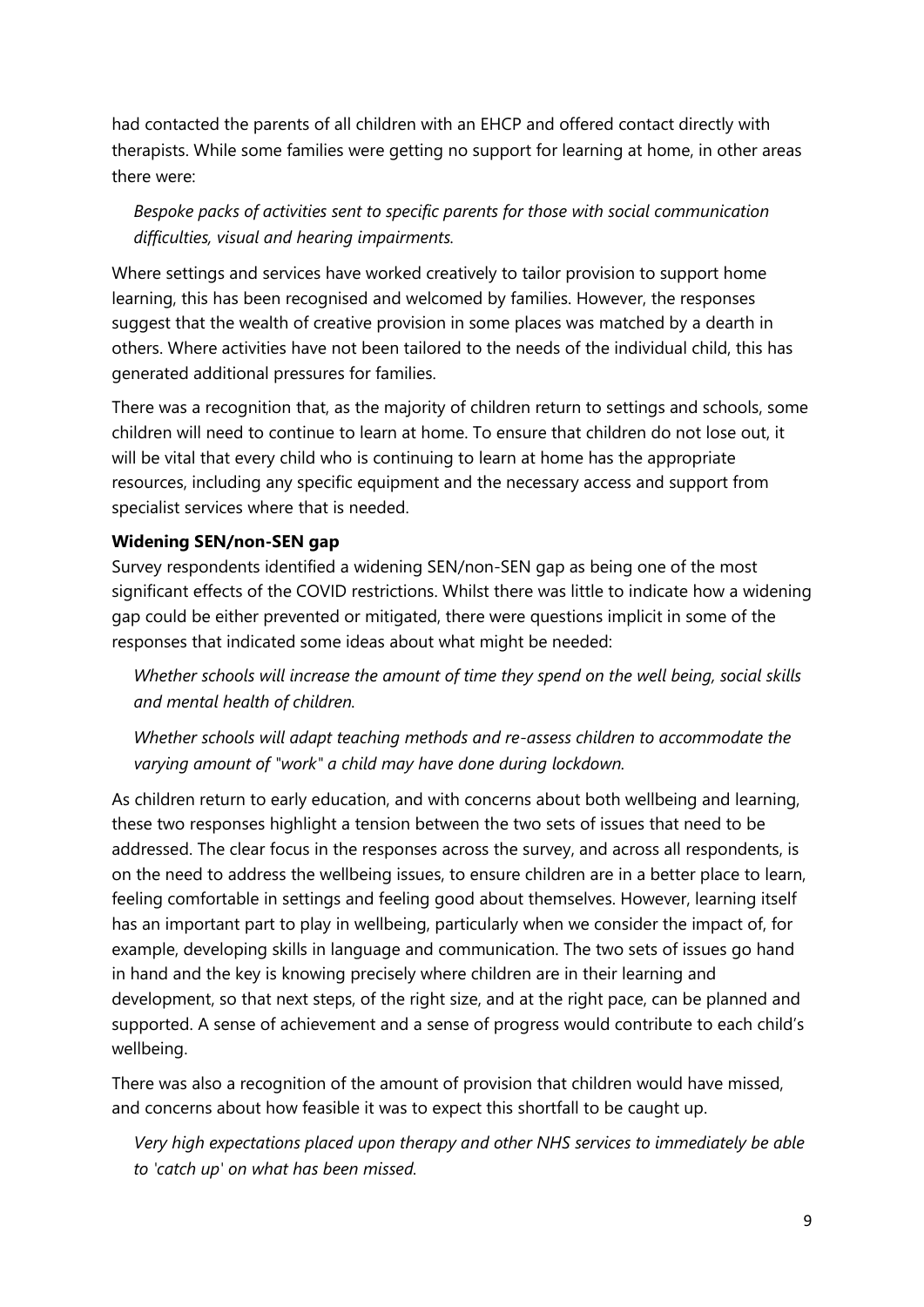As families, practitioners and those working with them address the more immediate issues associated with the lockdown and the return to early education, there is some potential for the medium- to longer-term issues to be given a lower priority. It will be important to be alert to the potential longer-term impact of the wellbeing issues raised in the survey and the widening SEN/non-SEN gap. These come on top of, and exacerbate, pre-existing inequalities. There need to be substantial plans in place, locally and nationally, to address these issues.

**Chris Rees, Tristan Shorrock, Philippa Stobbs Council for Disabled Children June 2020**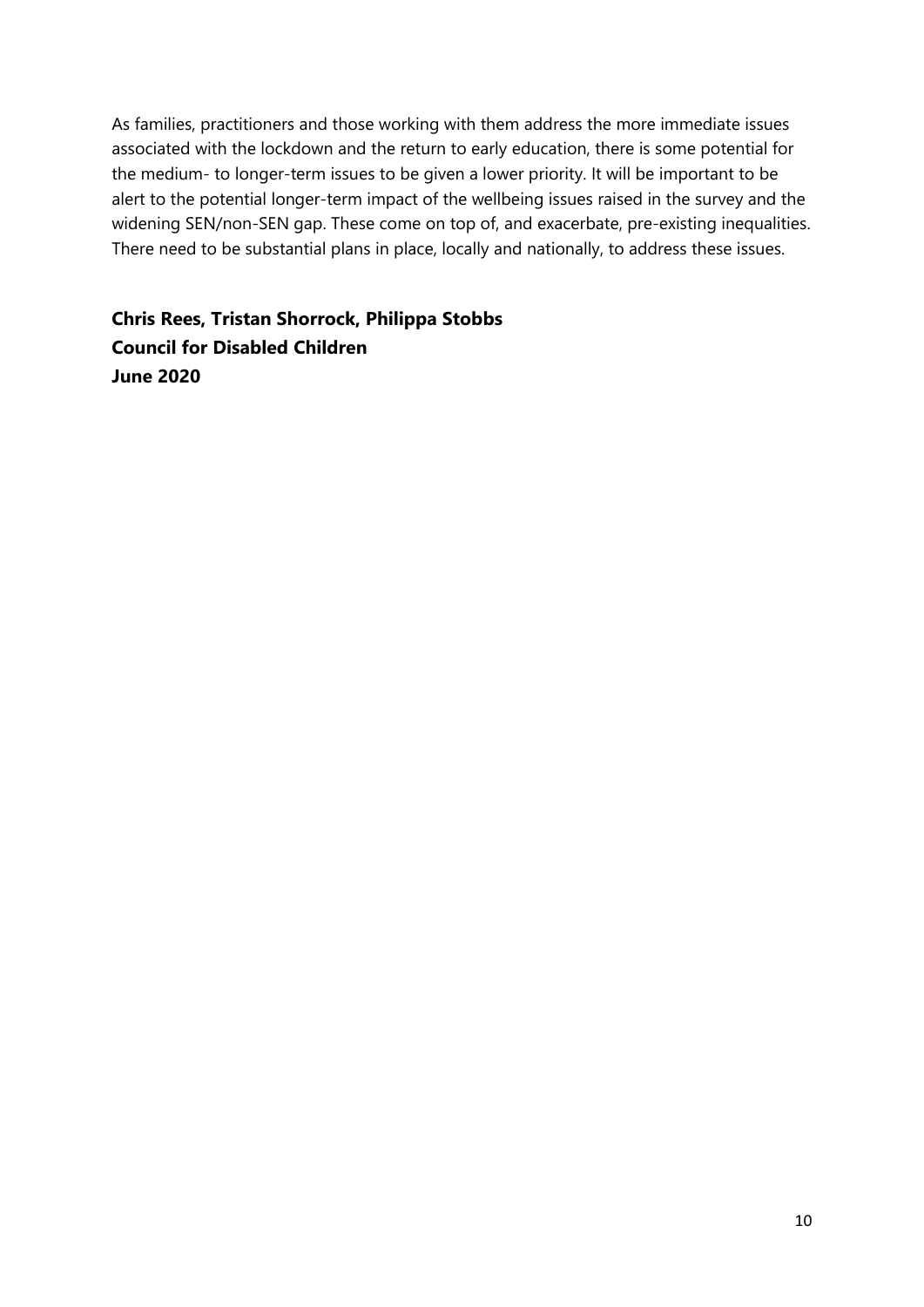# **Appendix 1: Survey responses**

Respondents were asked to report the levels of impact that coronavirus is having on a variety of issues relating to young children with SEND. To note: bar charts not to scale with each other.

a. The impact of settings closures on learning and development and widening SEN/non SEN gaps:



b. The impact of relocation of children to alternative settings:



c. The impact on the loss of preparation for transition into Reception:



d. Loss of preparation for transition from Reception into Year 1:



e. Impact of suspension of EYFS on identification of SEND:

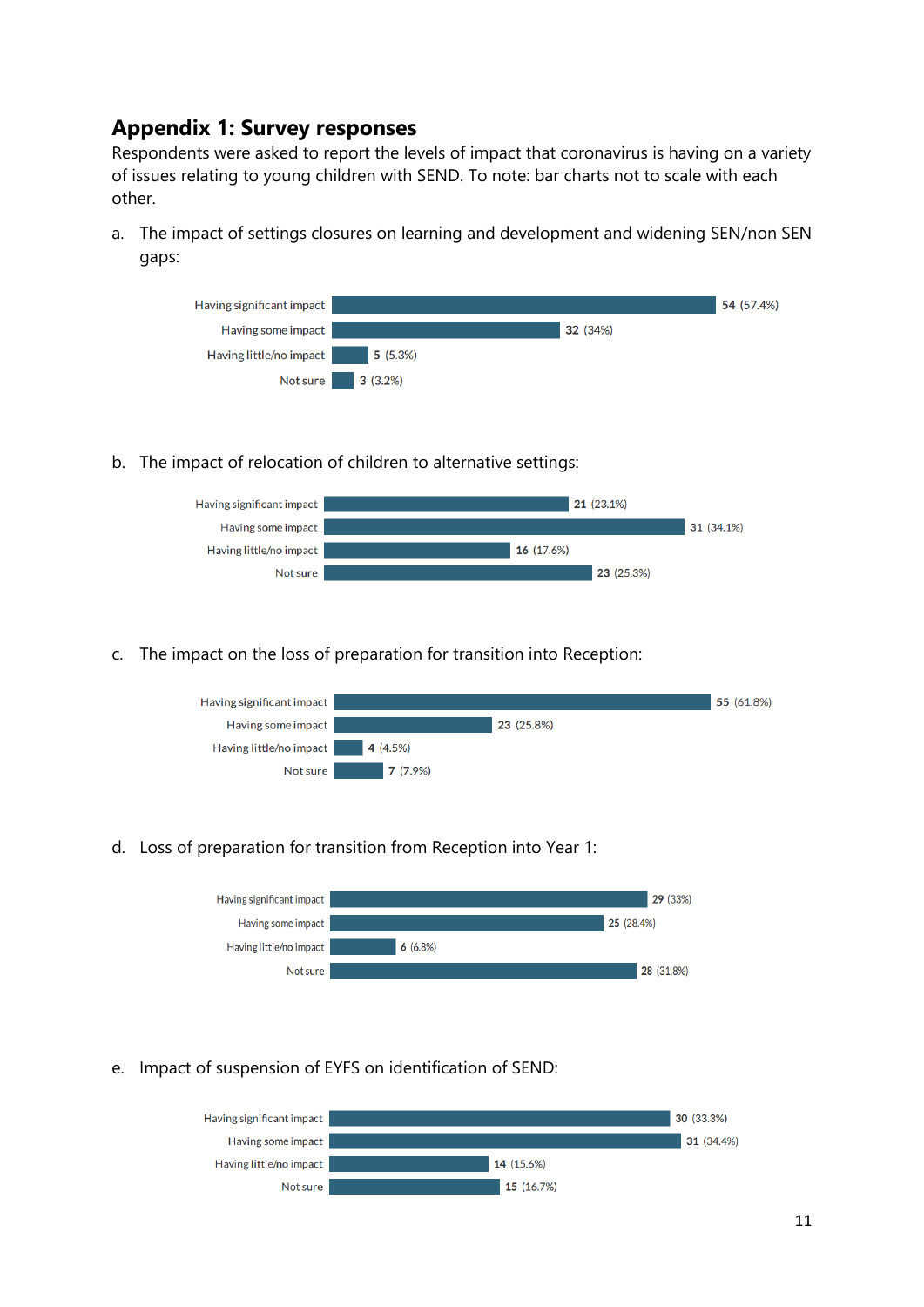#### f. Impact of suspension of Healthy Child Programme on identification of SEND:



#### g. Impact of loss of provision in EHC Plans:



h. Loss of observation and assessment of young children on SEN support



i. Parent/carers are not getting enough support and information for their child with SEND

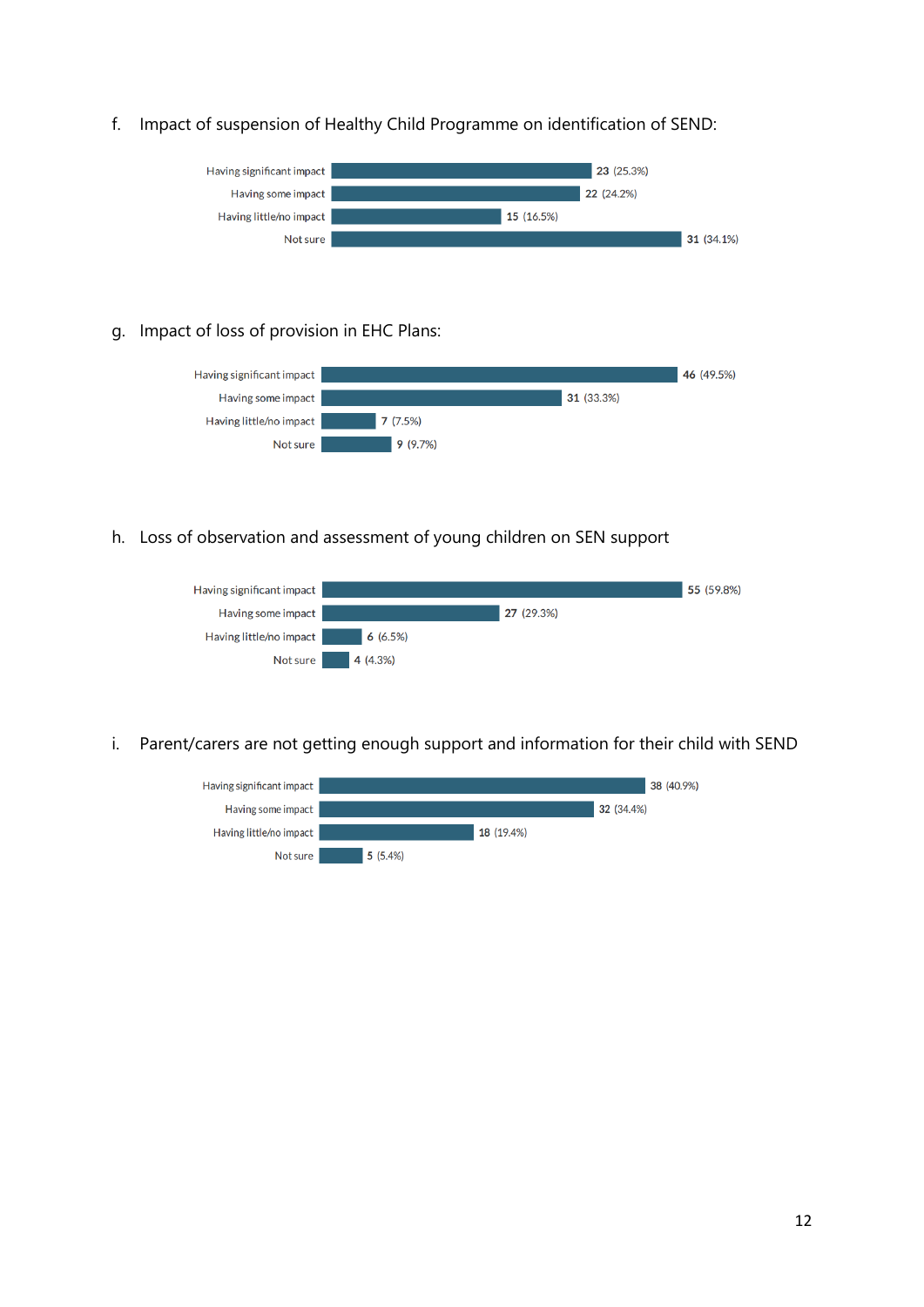# **Appendix 2: Open text responses**

# **A. Concerns during lockdown**

Respondents were asked about their main concerns in terms of the impact of COVID-19 during lockdown. Responses were open text; they have been grouped by main area of concern. Common issues from all respondents include:

# **Impact on mental health and well-being of family/child**

*The mental health of all family due to no respite for children with SEM (parent)*

*Families' mental health during a time of enforced isolation (we remain concerned but they have coped far better than we had hoped) (VCS)*

*Loneliness and mental health (IASS)*

## **Impact on EHC planning**

*Children who are undergoing assessment of needs (via the EHC process) assessment and decision to issue will take longer... some children will join school without* (LA EY team)

*ECH applications frozen or extremely limited* (PVI nursery)

*EHCPs being finalised to meet the twenty week deadline but without all the statutory advice.* (parent)

### **Loss of routine**

*Social/ emotional impact on not having the normal routine and not connecting with others outside the home.* (Respondent based in a school)

*Children missing out on the routine of school and the social aspects of education.* (Health professional)

*Children displaying challenging behaviours due to change in routines.* (LA SEN team)

### **Impact on transition**

*Inability to prepare for transition properly.* (LA SEN team)

*Plan, do, review cycles for nursery and pre-nursery children continuing in order that EHC applications can move forward where needed for successful transitions.* (Respondent based in a school)

### **In addition, there were some common issues reported by:**

Local authorities:

Safety of vulnerable children and families

Parents and families:

- Children regressing
- Behaviour and safety of child and/or family

Settings (nursery and school based):

Lack of support for parents to keep their children educated, safe and stimulated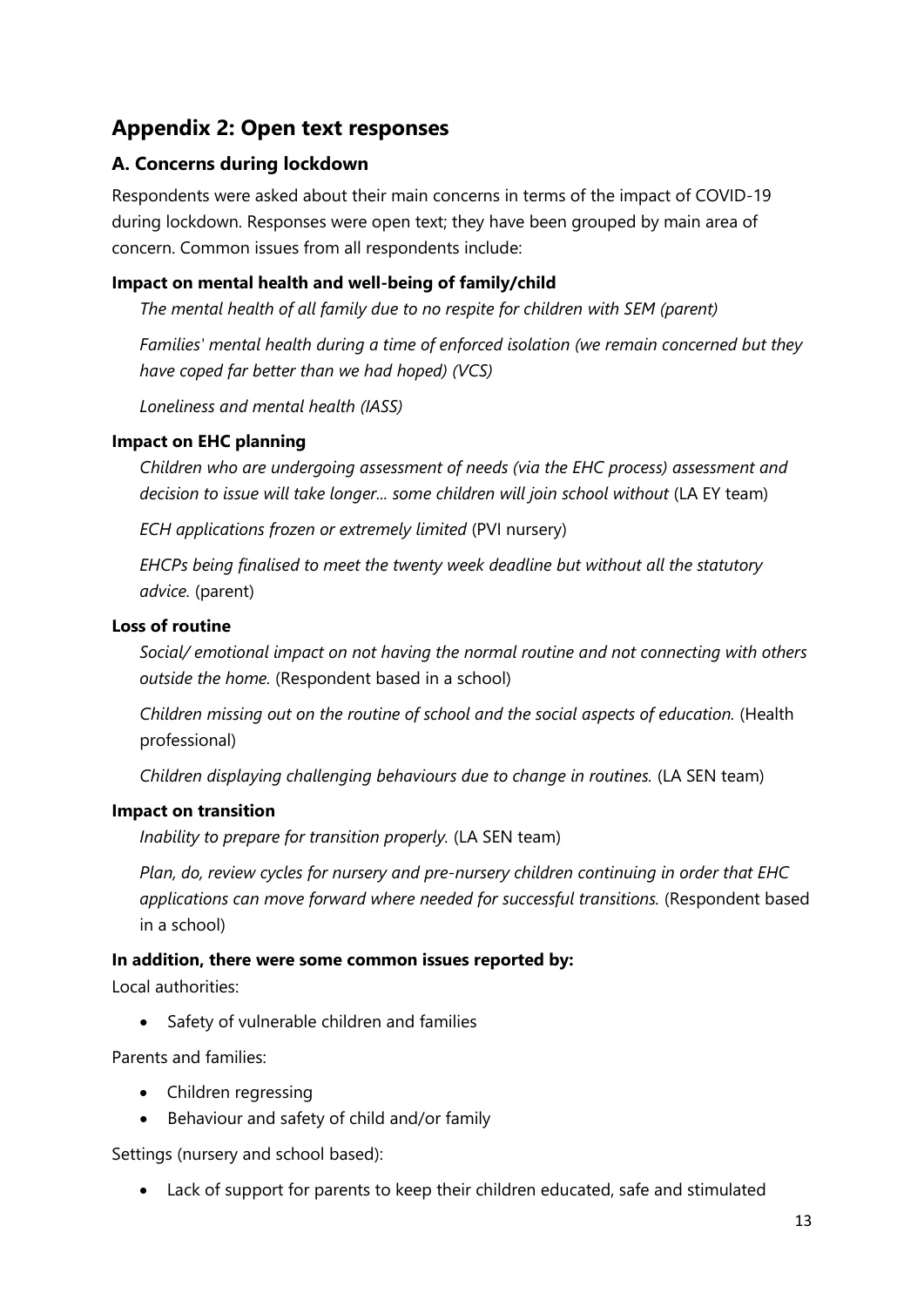• Children regressing

'Others' (including Information, Advice and Support Services, health and VCS)

• Behaviour and safety of child and/or family

#### **B. Concerns as restrictions are eased**

Respondents were asked what their main concerns were as the restrictions eased. To note: there were more concerns shared by all respondents, with fewer distinctions between groups. The most commonly reported concerns include:

#### **The risk of infection/social distancing when settings re-open**

*How to keep children safe in our settings with government advice that PPE should not be used and no way to socially distance for under 5's.* (VCS)

*We are a vulnerable household and are worried that covid-19 could be brought home.* (Parent)

*Parents are very scared about risks to their children.* (Health professional)

*Parents are worried about sending their children back to nursery and school because of the risk of them carrying the virus home.* (LA EY team)

*Not adhering to social distance.* (PVI nursery)

#### **Re-integrating into education**

*The quality and effectiveness of transitions back in to the educational settings.* (LA SEN team)

*Transition back into early years settings / schools, impact on well-being and anxiety (particularly for children with complex needs).* (LA EY and SEN)

*Transition back - children with SEND need routine - phasing and rota systems will not work.* (Parent)

#### **Transition**

*New transitions especially into school.* (LA EY and SEN team)

*The transition process into an educational placement.* (Parent)

*Will the transitions still take place and will they be adequate enough to settle the child.* (IASS)

*Lack of staggered and planned transitions to the next phase of education.* (LA EY and SEN team)

#### **Change and disruption to routines**

*Impact of another big change to routine on young children with SEND.* (LA EY and SEN)

*Transitioning back into the school routine from a whole new, unusual routine. (*Respondent based in a school)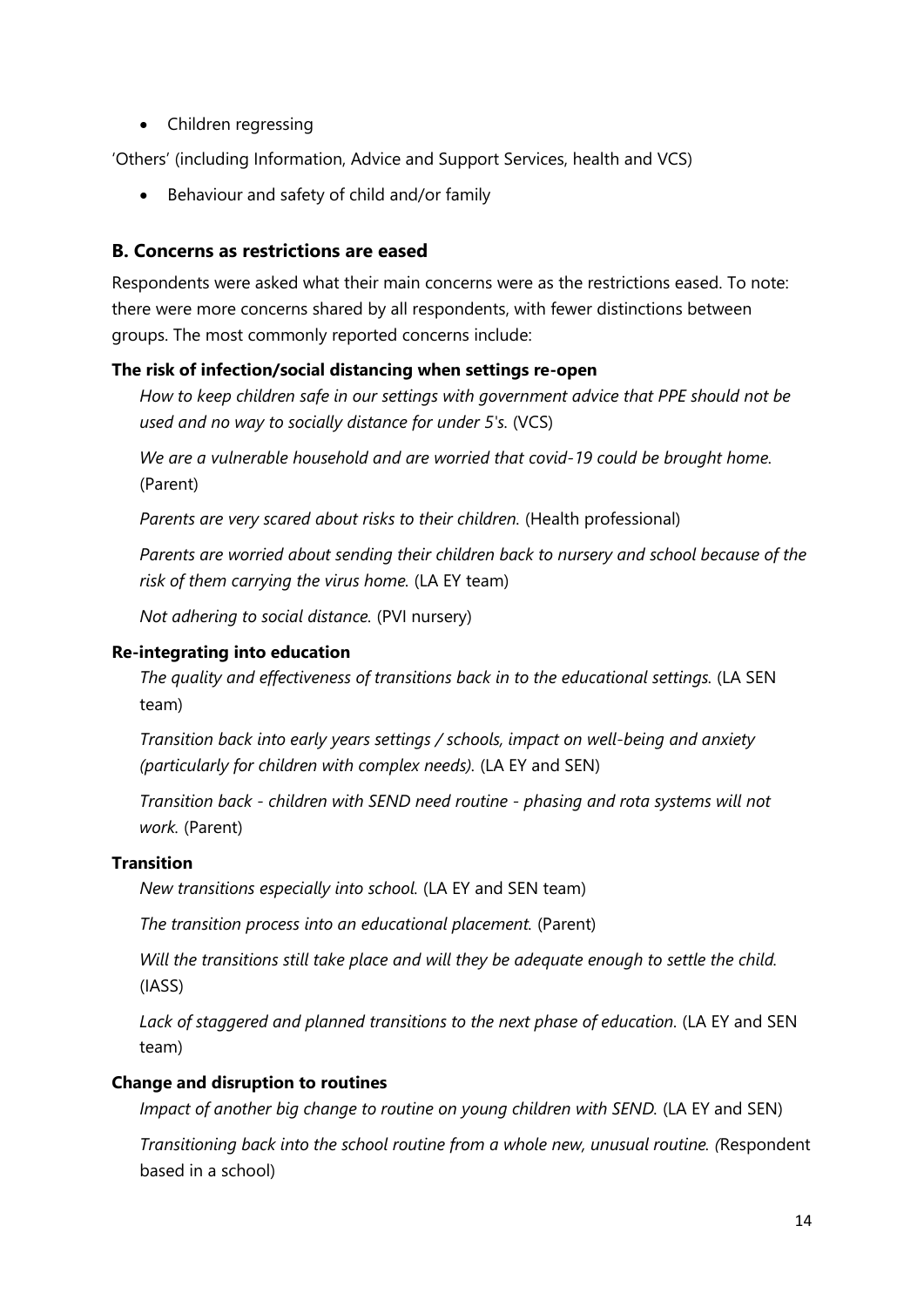*Getting back into a new routine.* (Parent)

# **C. Examples of things local areas/setting are doing differently in response to the current situation**

## **From local authorities:**

- Virtual meetings with families to check in and provide support;
- Signposting to and providing resources for families to support children at home;
- Conducting panels, reviews and assessments virtually.

For example:

*Weekly cell meetings - there is a greater level of LA planning as a whole despite the challenges.* (LA EY team)

*Bespoke packs of activities sent to specific parents for those with social communication difficulties, visual and hearing impairments.* (LA SEN team)

*The EHC submission team are accepting emails and or phone call agreements for submissions of assessment of needs documents.* (LA SEN team)

### **From parents and families:**

• Key workers communicating over email.

For example:

*Speech therapist (who hasn't yet seen child) has asked for videos and made two telephone calls to make suggestions.* (Parent)

*His key worker sends me lots of stuff via email and has regular contact via the phone.*  (Parent)

### **From settings (nursery and school based):**

- Virtual meetings with families to check in, support and assess, on a weekly basis
- Providing families with home learning activities, either virtually or delivering to home;
- Conducting transition process virtually;

For example:

*Regular calls to parents to check in, offer tips and activities.* (PVI nursery)

*… YouTube videos of Attention Autism, story times, exercise videos.* (PVI nursery)

*Contacting children who will be joining our school and asking them to join the Zoom sessions in advance of joining. We would normally do home visits to anyone new to school. (*Respondent based in a school)

### **From others including IASS, health and VCS**

- Virtual meetings with families to check in, support and assess
- Therapies, CAMHs, referrals done virtually.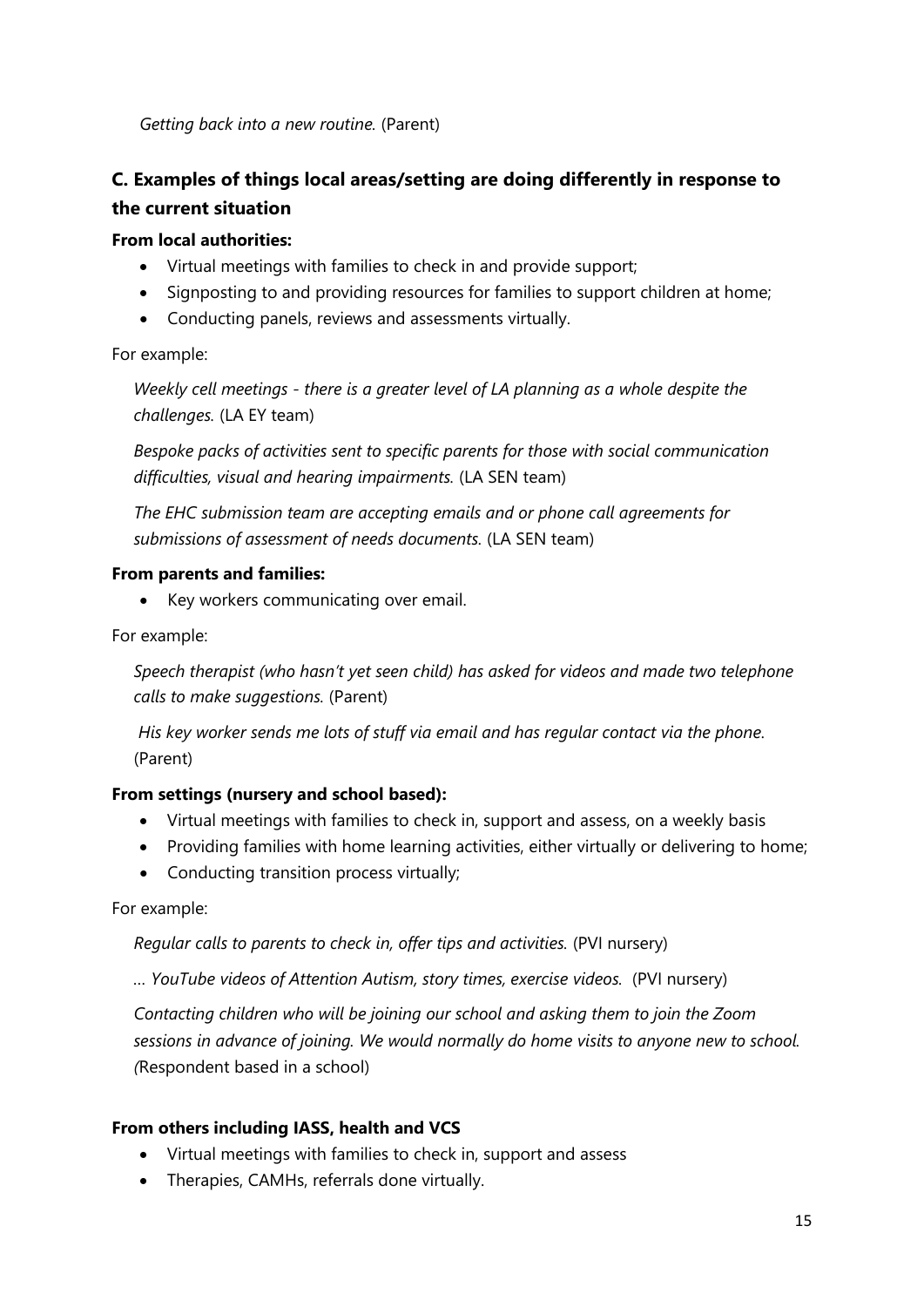For example:

*Telehealth reviews (telephone and video) for whole caseload.* (Health professional)

*Not undertaking face to face meetings, but are still working via phone, email, social media & online platforms (Zoom). We are still working with families & YP. We are still supporting at mediation & Tribunal & still raising issues & concerns to Strategic managers in LA & CCG.* (IASS)

*Ed Psych offering telephone consultations to parents.* (IASS)

*Online learning pods where small groups are receiving SALT sessions.* (VCS)

# **D. What other support would help during lockdown?**

### **From local authorities:**

- Funding for PVIs
- Useful signposting to resources

For example:

*Recognition from govt that PVI settings are struggling to manage and clearer information about what they can access / how they can calculate furlough etc.* (LA EY and SEN)

*Additional funding to help PVI settings to remain solvent.* (LA EY and SEN)

*Summary of useful resources for settings / parents - there is so much being put out there.* (LA SEN and EY)

### **From parents and families:**

- Financial help
- Sensory equipment
- Virtual learning for long time isolation

### **From settings (nursery and school based):**

More timely advice from the government, for example around furloughing

# **Other (including IASS, health and VCS):**

- Good IT resources
- More timely advice from the government
- **•** Better home schooling resources for children with SEND

### For example:

*Some parents report not receiving any differentiated work for their SEN child which has led to problems at home.* (IASS)

*Clear, carefully considered guidance that is not released at 7pm on a Friday would be great. At the moment the information comes at times that forces people to work at weekends, and also forces us to change our plans every few days... this has not been helpful for staff wellbeing.* (VCS)